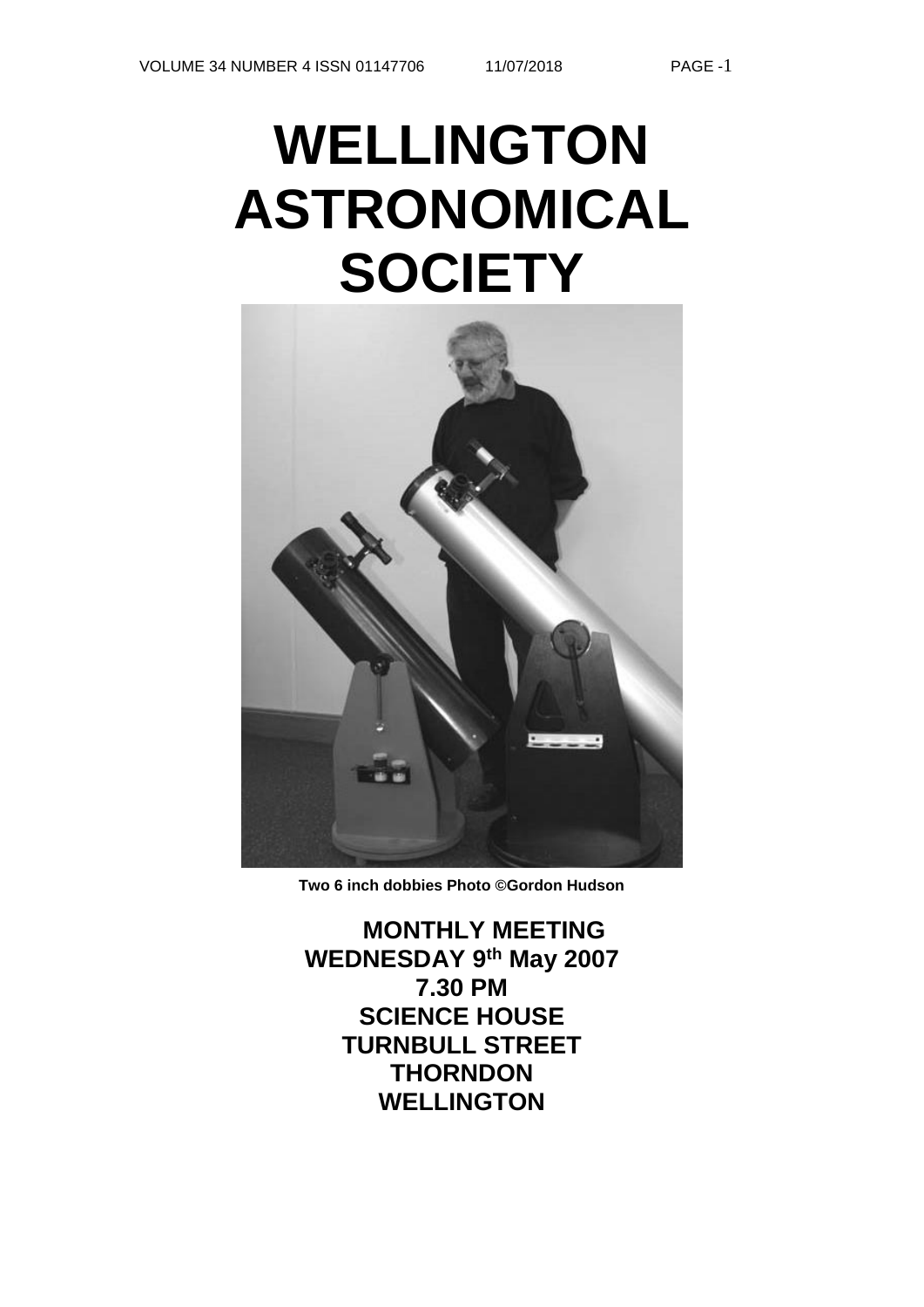| <b>CONTENTS</b>                     |               |                                |         |  |  |
|-------------------------------------|---------------|--------------------------------|---------|--|--|
|                                     | Page          |                                | Page    |  |  |
| Abstract for Monthly talk by Gordon | 2             | <b>Galactic Circle</b>         | 3       |  |  |
| Hudson.                             |               |                                |         |  |  |
| Sidewalk Astronomer's Day           | $\mathcal{P}$ | What's in the sky in May       | $4 - 5$ |  |  |
| Frank Bateson obituary              | $2 - 3$       | Diary of Astronomical          | $5-6$   |  |  |
|                                     |               | Phenomena                      |         |  |  |
| How to receive newsletter by email  | 3             | <b>Council Contact details</b> | 6       |  |  |
| RASNZ conference                    | $3 - 4$       | May Sky Map                    | 7       |  |  |
| Upcoming star parties               | 4             | ASTRONZ ad                     | 8       |  |  |
| <b>Thomas King Observatory</b>      | 4             |                                |         |  |  |

# **Choosing and caring for telescopes by Gordon Hudson.**

In this talk I will discuss and show various types of telescopes that are available and the different uses for each scope. I will also be looking at the care of your telescope, how to check the collimation and how to realign the optics. I will also touch on eyepieces and the care of them. I will also look at polar aligning telescopes and show an easy way to polar align certain types of mounts.

# **Sidewalk Astronomer's Day- Saturday May 19**

We are looking at doing something for Sidewalk Astronomy Day. Any suggestions contact Vicki Irons ph 970-5215, email [virons@astronomy.wellington.net.nz](mailto:virons@astronomy.wellington.net.nz) or Brenda Johnston Ph 461-6612, email [bjohnston@astronomy.wellington.net.nz](mailto:bjohnston@astronomy.wellington.net.nz) or speak to us at the next WAS meeting

# **Obituary for Frank M. Bateson (OBE FRAS FRASNZ) Royal Astronomical Society of New Zealand. Information taken from . Email Newsletter Number 80, 18 April 2007**

New Zealand astronomers and many others around the world were saddened to learn last Monday of the death of Frank Bateson, for long New Zealand's most famous astronomer. Grant Christie of Auckland's Stardome Observatory, and RASNZ Vice President, has complied the following tribute.

Frank Bateson organised variable star observing in New Zealand, providing leadership to the field in the Southern Hemisphere for 78 years. The son of Charles and Alice Bateson, he was educated at the Hurworth Preparatory School in Wanganui, NZ and at Scots College, Sydney, Australia. He developed a keen interest in astronomy after reading "Great Astronomers" by R. S. Ball. He made his first observations of meteors in1923 (Donovan Prize, 1923) and then variable stars in 1924 (Donovan Prize,1924). He joined the BAA (NSW), was lent a small refractor and allowed to use the refractor at the Sydney Observatory.

Bateson left school and started working in 1925 in business administration and accountancy, a career that he followed for most of his working life. He returned to NZ in 1927 and founded the Variable Star Section (VSS) of the NZ Astronomical Society (later the Royal Astronomical Society of NZ).He served continuously as Director of the Section for the next 78 years.In 1931 he married Doris McGoldrick and they had two daughters, June and Audrey. Throughout these years Bateson continued his observation of variable stars and worked tirelessly to expand the VSS with its network of observers. During the Depression, the Batesons moved first to Auckland and then in 1937 to a job in Whangarei, which allowed plenty of time to devote to astronomy. After the end of war in 1945, Bateson moved to the Cook Islands to manage a trading company. From the tropics he continued his own observations (now with an 8 inch refractor) while also directing the VSS. Under his leadership, the number of active observers increased as did the number and types of variable stars covered, most notably the dwarf novae. He established close working links with professional astronomers and provided them with data obtained through the extensive network of observers. He developed methods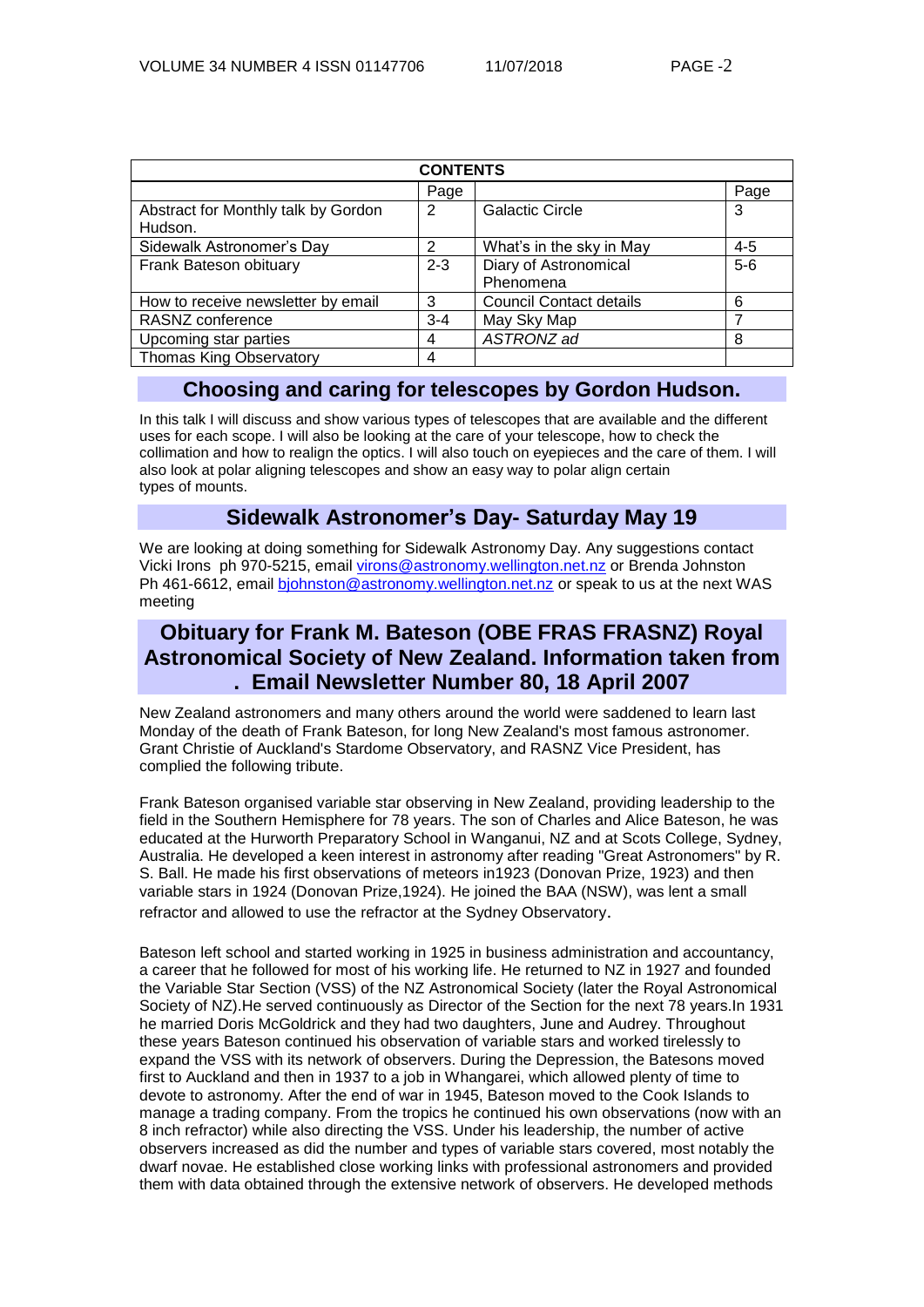that allowed the observational results to be rapidly communicated. In the late 1950s he began promoting his vision of a professional observatory in New Zealand in collaboration with Frank B. Wood of the University of Pennsylvania. Bateson conducted an extensive site-testing survey and recommended the site at Mount John near Lake Tekapo. The Mount John Observatory was established with the University of Canterbury in 1965; Bateson served as Astronomer-in-Charge until his retirement in 1969.

From his home in Tauranga, NZ, with his wife Doris he established a private non-profit company (Astronomical Research Ltd) to administer the network of variable star observers. Bateson's research in variable stars has achieved international recognition, particularly from the professional astronomers who made extensive use of the results he collated. Approximately one million observations have been recorded and these have been published in hundreds of publications. Over 1000 charts of southern variable stars have been published (most with Mati Morel). In addition, he has personally authored over 300 scientific papers.

Frank Bateson was elected as a Fellow of the Royal Astronomical Society of New Zealand (RASNZ) in 1963 and was a member of the Society for over 80 years. He served on the Council for many years and was a past President (1966-67). He was also an Honorary Member of numerous astronomical societies both within New Zealand and around the world.

Over his long career, Bateson was honoured by many major prizes and awards. He was elected to full membership in the International Astronomical Union and served as the first NZ representative. He received the Jackson-Gwilt Medal and Prize of the Royal Astronomical Society in 1960 and an honorary doctorate from the University of Waikato in 1979. He was awarded the Order of the British Empire (OBE) in 1970 for services to astronomy and the Amateur Achievement Award of the Astronomical Society of the Pacific in 1980. The asteroid 2434 Bateson was named in his honour. With justification, he has been widely recognised as the father of modern New Zealand astronomy. His autobiography "Paradise Beckons" was published privately in 1989.Frank Bateson died peacefully in Tauranga on April 16, 2007 in the company of his family. BATESON, Frank Maine born 31st Oct 1909 in Wellington, NZ. died 16th Apr 2007 in Tauranga, NZ.

# **How to receive your WAS newsletter by email**

At our last AGM, the incoming council was asked to set up a system where WAS members could receive their newsletter over the internet (rather than by post).if you wish to receive your newsletters this way, then please send an email to [;newsletter-subscribe@was.org.nz](mailto:newsletter-subscribe@was.org.nz) with your full name in the body of the email (a subject line is not required).I need your name in the email as it is not clear from some email addresses who the email is actually coming from.

You should then receive an automatic reply, asking you to confirm you want to subscribe (and to check your email address is okay). I (as moderator) will then get a request to subscribe you. After I okay your subscription you should get another message telling you it's been done. When each newsletter becomes available, I will email a short message to all subscribers to that effect and provide a link to the newsletter. In this way you can download the newsletter at your own convenience. The newsletters will be in pdf format, and are typically 1 - 2MB in size.

Note; this is only intended for current WAS members, which is why I have to okay each subscription request. The only exceptions will be for companies that advertise in the newsletter or other astronomical societies that swap newsletters with us. Further note that for the first few months you will also continue to receive your newsletter in the post. Once we're confident the system is working well, you will only receive the newsletter via email.

# **RASNZ Conference 2007, Auckland. Information taken from the RASNZ website**

The 2007 RASNZ conference will be held from Friday 29 June to Sunday 1 July. The Auckland Astronomical Society is hosting it. The venue will be the [Quality Inn,](http://www.allenbypark.co.nz/) 477 Great South Road, Manukau. This is 15 km to the south of Auckland City and within a few kilometres of Auckland Airport. It is hoped the guest speaker for the conference will be David Dunham, long term president of IOTA, the International Occultation Timing Association.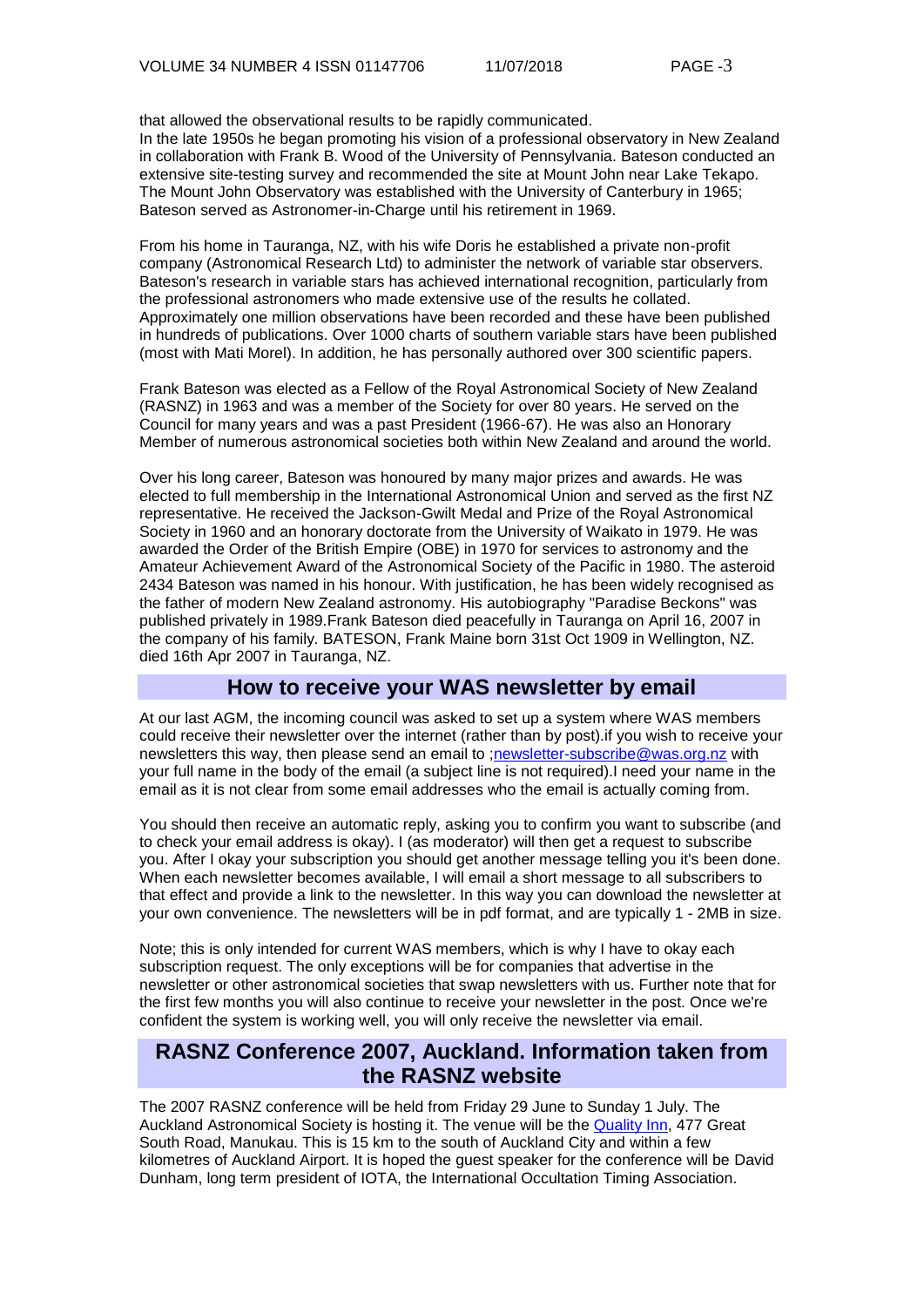[Registration form](http://www.rasnz.org.nz/Conference/regoform07.rtf) for the 2007 conference and symposium is found on the RASNZ website [www.rasnz.org.nz](http://www.rasnz.org.nz/) where there is also a [Submission form](http://www.rasnz.org.nz/Conference/paper.rtf) for presentation of papers. Reservations at the Quality Inn can be made on line, by [email](mailto:allenby@silveroaks.co.nz) or by phone to 0800 700 477. More details of the venue can be found on the [Quality Inn web site.](http://www.allenbypark.co.nz/)

**The First Trans-Tasman Symposium on Occultations**

The Conference is likely to be followed by an Occultation Workshop/Symposium probably starting Sunday afternoon after conference closure and continuing throughout Monday 2 July. David Dunham is likely to be a participant. There will be a separate registration for the Symposium. Please refer back to this site and to the [Occultation Section](http://occsec.wellington.net.nz/) website for further details which will be posted as they become available. **Further details** of the conference and symposium, lists of speakers and their topics and the conference programme will be posted on this site as they become available

# **Upcoming Star Parties**

We often post up-to-date information about upcoming star parties on the society's announcements' email group. If you'd like to join, send a blank email to: [announce](mailto:announce-subscribe@astronomy.wellington.net.nz)[subscribe@was.org.nz.](mailto:announce-subscribe@astronomy.wellington.net.nz)

**The Gifford Observatory** star party is being held on Saturday 12<sup>th</sup> May. The contact person is Marilyn Head ph 389-0882 email [marilyn@actric.gen.nz](mailto:marilyn@actric.gen.nz) The phone number at the Gifford is 021 450-882

**Pauatahanui Star Party** will be held on Saturday May 26th. Observing will commence after dark. The Phone number at Pauatahanui is 021-102-6056.

**Please note that mobile charges may apply when you phone some of these numbers**

# **Thomas King Observatory**

Although Carter Observatory will be closed to the public from Thursday 3<sup>rd</sup> May it is expected that W.A.S members will still be able to use the TKO on any Tuesday night. Contact Ross Powell Ph 389-9765, email [rpowell@was.org.nz](mailto:rpowell@astronomy.wellington.net.nz) or Vicki Irons Ph 970-5215 email [virons@was.org.nz](mailto:virons@astronomy.wellington.net.nz) for more details.

# **Galactic Circle feature**

Galactic Circle will be on the 23<sup>rd</sup> May between 4.30 and 6.30pm at the Kelburn Scout Hall due to the closure of Carter Observatory for redevelopment. The group is coordinated by Marilyn Head ph 389-0882 email [marilyn@actric.gen.nz.](mailto:marilyn@actric.gen.nz) We look forward to seeing you all there.

# **What's in the Sky in May: Information provided by Carter Observatory**

#### **Planets**

**May** is a good month for viewing the planets. Venus, Mars, Jupiter and Saturn will be visible for all of the month. Mercury will be visible towards the end of the month.

**Venus** will be visible in the evening sky. At the start of the month it sets at 19 35 and at 20 08 by month's end. Venus starts the month in the constellation of Taurus, moving into Gemini on May 10. Its brilliant magnitude slightly increases from  $-4.1$  to  $-4.2$  during May.

**Saturn** will be visible for the first half of the night. At the start of the month it sets at 00 16 and at 22 21 by month's end. Saturn is in the constellation of Leo, in which it remains until September 2009. Its magnitude slightly fades from 0.4 to 0.5 during the month.

**Jupiter** will be visible for all of the night except at the start of the night at the beginning of May. At the start of the month it rises at 19 29 and at 17 19 by month's end. Jupiter is in the constellation of Ophiuchus, in which it remains until 2007 December. Its magnitude slightly increases from –2.5 to –2.6, it's brightest for the year.

**Mars** will be visible for the last quarter of the night. At the start of May it rises at 02 45 and at 02 42 by month's end. Mars start the month in the constellation of Aquarius, moving into Pisces on May 10, into Cetus on May 25 and finally back into Pisces on May 30. Its magnitude slightly brightens from 1.0 to 0.9 during the month.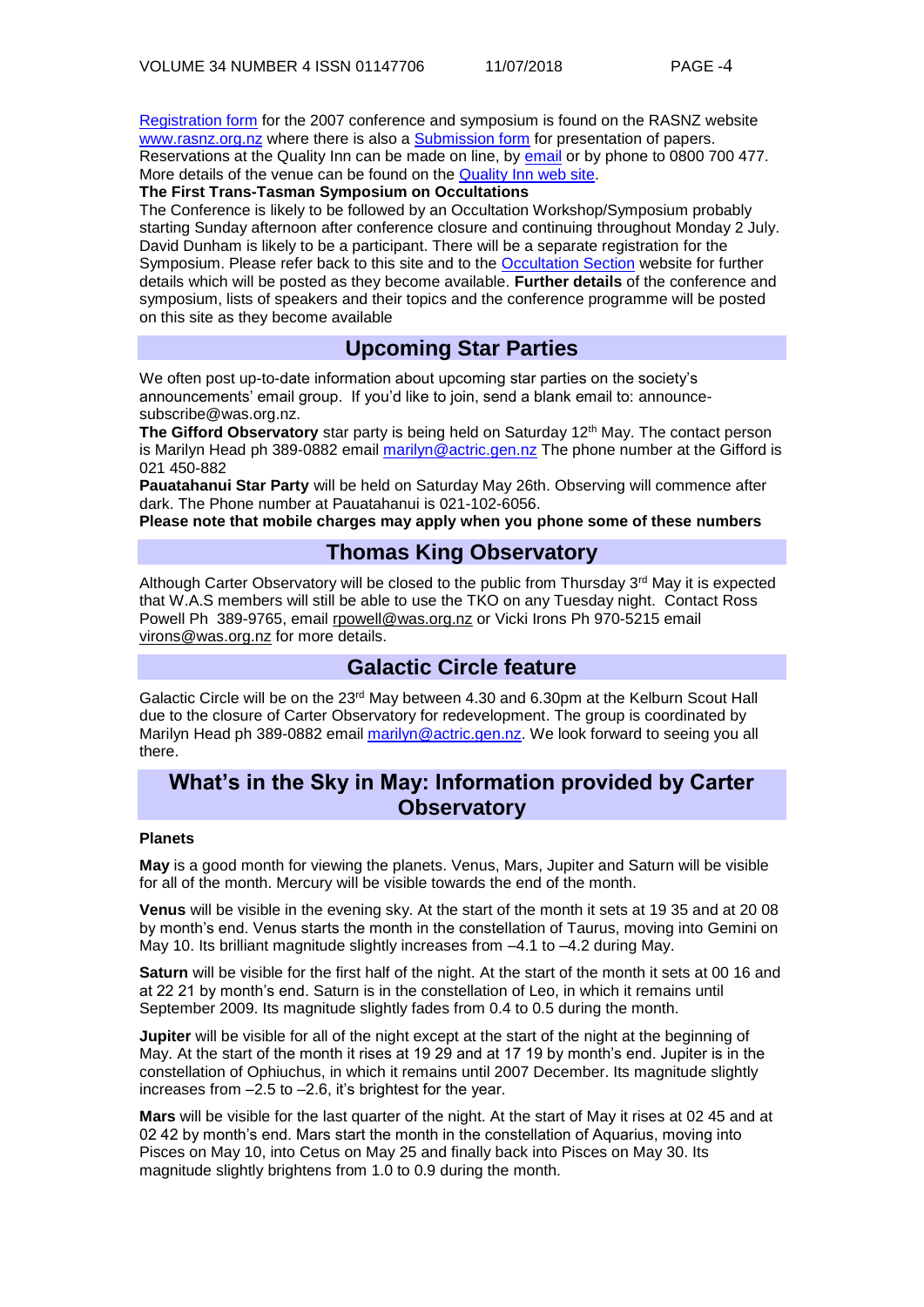**Mercury** will be visible in the evening sky towards the end of May. By May 22 it sets at 18 05, an hour after Sunset and at 18 24 by month's end. Mercury starts the month in the constellation of Aries, moving into Taurus on May 10 and finally into Gemini on May 30. From May 22 its magnitude fades from  $-0.5$  to 0.3. All times are for Wellington unless otherwise stated. Other centres may vary by a few

minutes.

#### **Phases of the Moon**

Full Moon – May 2 at 22 09. Last Quarter – May 10 at 16 27.New Moon – May 17 at 07 27. First Quarter – May 24 at 09 03.

#### **Comets**

No bright **comets** are predicted to be visible during May.

#### **Meteor Showers**

May is an exciting month for **meteor showers**. The alpha Scorpids shower is active until May 12, with a maximum on May 3, when there should be about 10 meteors per hour with an average magnitude of 2.5. The radiant position is R.A. 16h00m and Dec. -27°. The radiant is in the constellation of Scorpii, near to Antares (alpha Scorpii), which is visible for all of the night, except early evening at the start of the month.

The major shower active until May 28 is the eta Aquarids. Maximum activity should occur on May 03 when about 50 meteors per hour, with an average magnitude of 2.7, can be expected. The radiant is at R.A. 22h24m and Dec. -02 $^{\circ}$ . The radiant is in the constellation of Aquarii, near to alpha Aquarii (Sadal Melik, sometimes called Rucbah), which is visible for about the last half of the night.

# **Diary of Astronomical Phenomena: Information provided by Carter Observatory**

May

- 2 Full Moon at 22 09.<br>3 Mercury in Superior
- Mercury in Superior Conjunction (on far side of Sun) at 16 00.
- 5 Antares very close to Moon just before Sunrise.
- 6 Jupiter 6°N of Moon at 00 00.
- 16 Moon at perigee (closest to the Earth) at 03:00. (Distance = 0.0024024 AU = 359,390 km).
- 17 New Moon at 07 27.
- 28 Moon at apogee (furthest from the Earth) at  $10:00$  (Distance = 0.0027103 AU = 405,460 km).
- 30/31 Venus close to Pollux in the evening sky.

#### **Sunrise/Sunset**

Alongside are Sunrise and Sunset times for each Monday of the month for Wellington, The table also gives the time of Transit (Trans), the maximum Altitude (Alt) and the Azimuth (Az).

The time of transit is when the Sun crosses the local North-South meridian from East to West. At the time of transit, shadows will point South. The transit time is also the time at which the Sun is at its maximum altitude (Alt). Assuming your horizon is at sea level, the Azimuth is the position on the horizon where the Sun rises or sets. The angle is measured from true North (not magnetic North), towards the East for Sunrise and towards the West for Sunset.

An azimuth of  $90^\circ$ , for Sunrise, means the Sun rises exactly in the East and for Sunset the Sun sets exactly in the West. For azimuths less than  $90^\circ$ , the Sun rises to the North of East and sets to the North of West (Winter months). For azimuths greater than  $90^\circ$ , the Sun rises to the South of East and sets to the South of West (Summer months). Other New Zealand centres may differ slightly from Wellington

| <b>Date</b> | Alt | Az      | <b>Rise</b> | <b>Set</b> | <b>Trans</b> |  |
|-------------|-----|---------|-------------|------------|--------------|--|
| May         | ۰   | $\circ$ | н м         | H M        | H M          |  |
|             | 36  | 69      | 07 13       | 17 21      | 12 17        |  |
| 14          | 35  | 67      | 07 21       | 17 14      | 12 17        |  |
| 21          | 33  | 65      | 07 27       | 17.07      | 12 17        |  |
| 28          | 32  | 63      | 07 33       | 17 03      | 12 18        |  |
|             |     |         |             |            |              |  |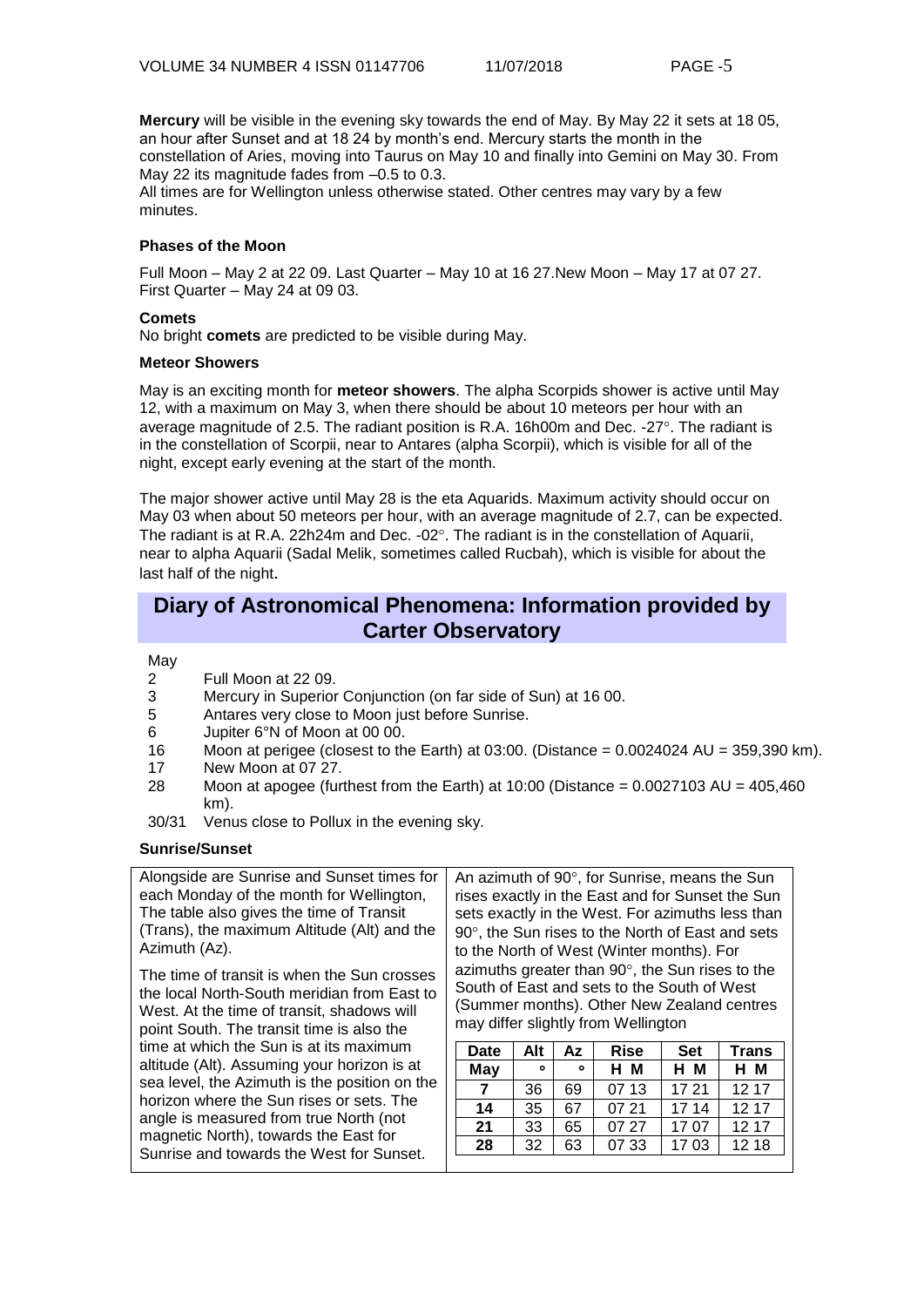#### **Moonrise/Moonset**

The table alongside gives the Moonrise and Moonset times for Wellington for the month. The times for other New Zealand centres may deviate by up to 30 minutes, and this difference will vary during the month. (Unfortunately it is not possible to estimate this difference by consulting the Sunrise and Sunset tables above as the Sun differences between Auckland, Wellington, Christchurch and Dunedin bear little resemblance to the Moon differences because of the Moon's declination).

In the table, we include the Azimuth (Az) that the Moon rises and sets on the horizon. It assumes your horizon is sea level. Azimuth is measured in degrees from True North (not Magnetic North) either towards East or West depending on whether it is for Moonrise or Moonset.

.

So for an Azimuth of  $90^\circ$ , the Moon will rise exactly in the East and set exactly in the West. For Azimuths less than 90°, the Moon will rise to the North of East and set to the North of West. Similarly, for Azimuths greater than  $90^\circ$ , the Moon will rise to the South of East and set to the South of West.

| <b>Moonrise and Moonset for Wellington</b> |       |         |         |             |             |     |            |
|--------------------------------------------|-------|---------|---------|-------------|-------------|-----|------------|
| Date                                       | Rise  | Az      | Set     | <b>Date</b> | <b>Rise</b> | Αz  | <b>Set</b> |
| May                                        | н м   | $\circ$ | M<br>н. | May         | HМ          | ۰   | HМ         |
| 1                                          | 16 32 | 109     | 05 42   | 16          | 06 23       | 65  | 16 16      |
| 2                                          | 16 55 | 115     | 06 45   | 17          | 0747        | 58  | 16 57      |
| 3                                          | 17 33 | 122     | 07 49   | 18          | 09 05       | 53  | 1748       |
| 4                                          | 17 56 | 126     | 08 53   | 19          | 10 15       | 52  | 1850       |
| 5                                          | 18 38 | 129     | 09 56   | 20          | 12<br>11    | 53  | 1959       |
| 6                                          | 19 29 | 130     | 1054    | 21          | 11 57       | 57  | 21 12      |
| 7                                          | 20 29 | 128     | 11 47   | 22          | 12 31       | 63  | 22 22      |
| 8                                          | 21 35 | 124     | 1231    | 23          | 1258        | 70  | 23 29      |
| 9                                          | 22 46 | 119     | 1307    | 24          | 13 20       | 77  |            |
| 10                                         | 23 59 | 111     | 13 38   | 25          | 1340        | 84  | 00 33      |
| 11                                         |       | 105     | 14 04   | 26          | 1359        | 92  | 01 34      |
| 12                                         | 01 12 | 102     | 14 28   | 27          | 14 17       | 99  | 02 34      |
| 13                                         | 02 27 | 93      | 14 52   | 28          | 14 37       | 107 | 03 34      |
| 14                                         | 03 44 | 83      | 15 16   | 29          | 14 59       | 113 | 04 36      |
| 15                                         | 05 02 | 74      | 1543    | 30          | 15 25       | 120 | 05 39      |
|                                            |       |         |         | 31          | 15 57       | 124 | 06 43      |

Accurate Sunrise/set and Moonrise/set times for any location, in New Zealand or anywhere in the World, are available from Carter Observatory. Other data, such as the position in the sky of the Sun and Moon (or planets) at a particular time, twilight times, illumination from the Sun or Moon, can also be supplied. There may be a charge for this information.

#### **COUNCIL OF THE WELLINGTON ASTRONOMICAL SOCIETY INC. P.O.Box 3126 Wellington**

#### Website at [http://astronomy.wellington.net.nz](http://astronomy.wellington.net.nz/)

| President                | Ross Powell        | Ph 389-9765     | rpowell@astronomy.wellington.net.nz   |
|--------------------------|--------------------|-----------------|---------------------------------------|
| Vice-President           | Vicki Irons        | Ph 970-5215     | virons@astronomy.wellington.net.nz    |
| <b>Newsletter Editor</b> | Brenda Johnston    | Ph 478-9008     | bjohnston@astronomy.wellington.net.nz |
| Treasurer                | Lesley Hughes      | Ph 472 5086     |                                       |
| Membership               | Lesley Hughes      | Ph 472 5086     |                                       |
| Secretary                |                    |                 |                                       |
| Librarian                | Vicki Irons        | Ph. 970-5215    | virons@astronomy.wellington.net.nz    |
| Education                | Vicki Irons        | Ph. 970-5215    | virons@astronomy.wellington.net.nz    |
| Committee                | <b>Bill Parkin</b> | Ph 472 5086     |                                       |
|                          |                    | 027 642-7093(m) |                                       |
|                          | Murray Forbes      | Ph 970-4654     | mforbes@was.org.nz                    |
|                          | Edwin Rodley       | Ph 463-6992(w)  | edwinrod@was.org.nz                   |
|                          |                    | 021-124-6513    |                                       |
|                          |                    |                 |                                       |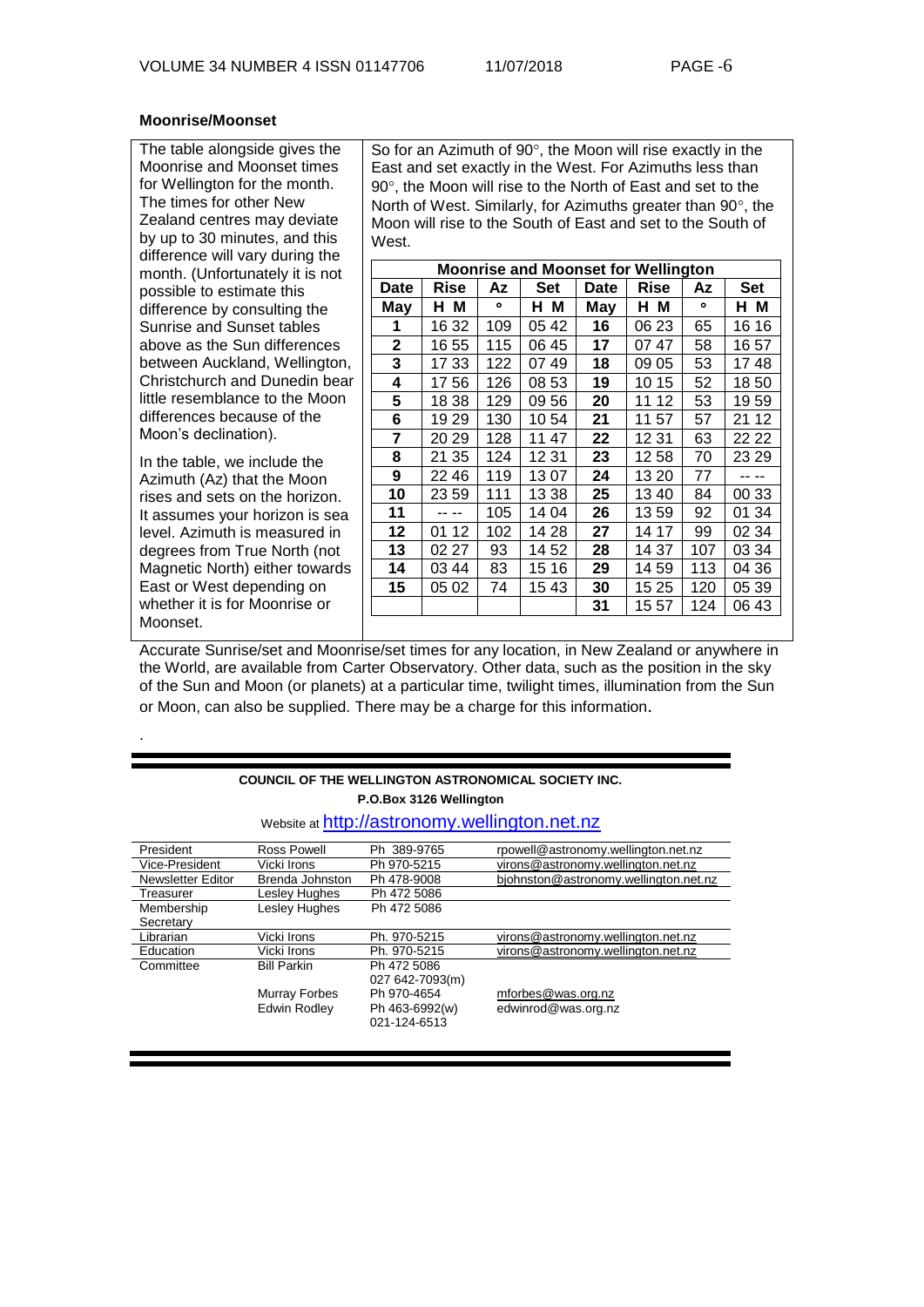**SKY MAP PROVIDED BY CARTER OBSERVATORY**

This chart shows the sky as it appears at about 21:00 for ~May 15.



#### **How To Use the Sky Charts**

To use the sky chart hold it up to the sky so that the direction in which you are looking is at the lower edge of the map. For example, if you are looking at the western horizon then the map should be held so that the "WEST" label is at the lower edge. The altitude and direction of the stars and planets will then be correctly shown. The centre of the chart will be directly overhead.

The above chart is for 21:00 NZST, but other month's charts, from previous WAS *Newsletters*, can be used at other times of the night. The table below indicates which month's chart, from back copies, can be used at other times during this month.

| For this time of the night:   17:00   19:00   23:00   01:00   03:00   05:00   07:00 |  |  |  |  |
|-------------------------------------------------------------------------------------|--|--|--|--|
| Use this month's charts:   Mar.   Apr.   Jun.   Jul.   Aug.   Sep.   Oct.           |  |  |  |  |

Note that although the stars will be correctly positioned, the planets will not be correct as they move against the background stars from month to month.